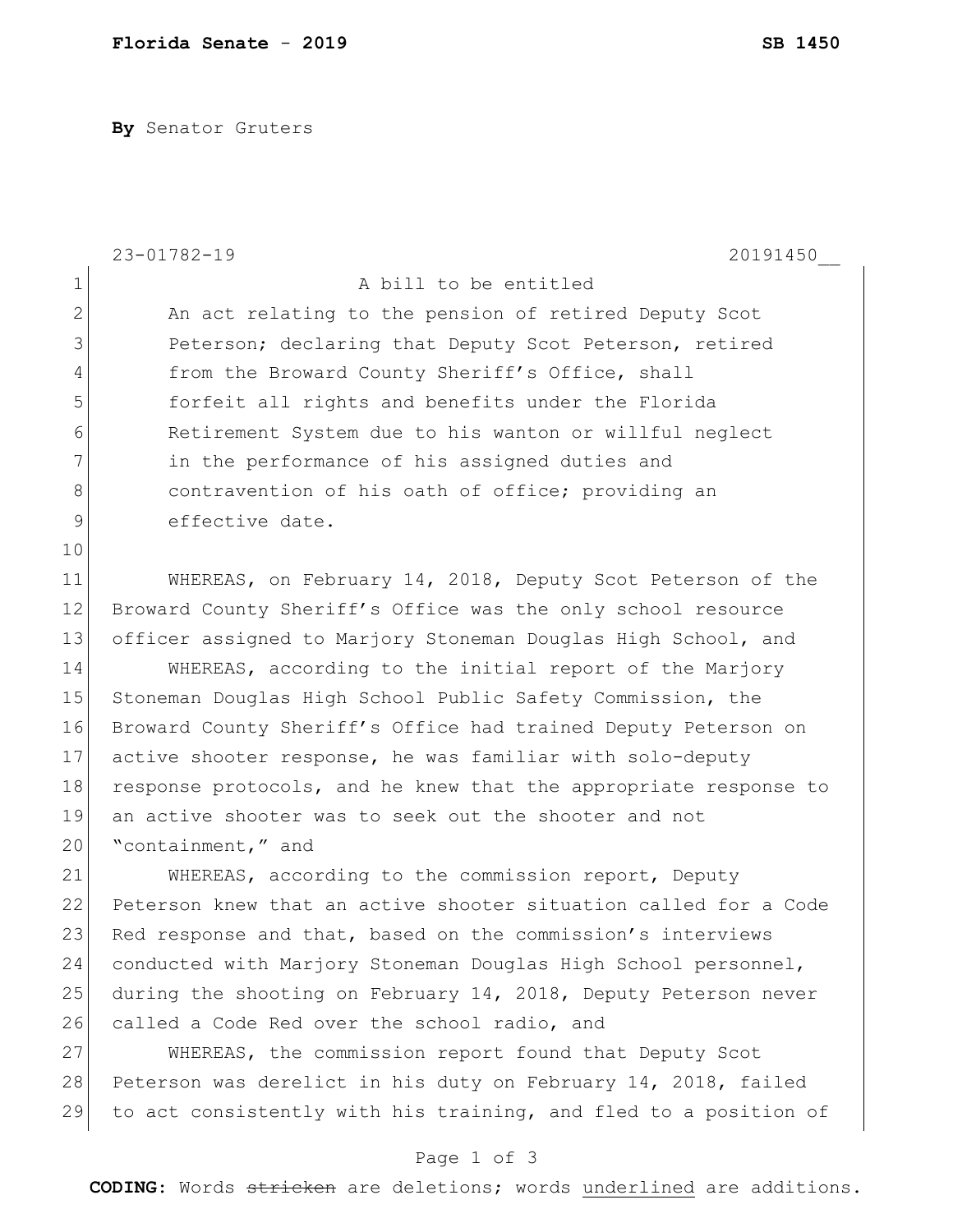|    | 23-01782-19<br>20191450                                          |  |  |  |  |  |
|----|------------------------------------------------------------------|--|--|--|--|--|
| 30 | personal safety while the gunman shot and killed Marjory         |  |  |  |  |  |
| 31 | Stoneman Douglas High School students and staff, and             |  |  |  |  |  |
| 32 | WHEREAS, Deputy Scot Peterson was in a position to engage        |  |  |  |  |  |
| 33 | the gunman and mitigate further harm to others, and he willfully |  |  |  |  |  |
| 34 | decided not to do so, and                                        |  |  |  |  |  |
| 35 | WHEREAS, there was overwhelming evidence identified in the       |  |  |  |  |  |
| 36 | commission report that Deputy Scot Peterson knew that the        |  |  |  |  |  |
| 37 | qunshots were coming from within the immediate area of building  |  |  |  |  |  |
| 38 | 12, but there is no evidence to suggest that Peterson attempted  |  |  |  |  |  |
| 39 | to investigate the source of the gunshots, and                   |  |  |  |  |  |
| 40 | WHEREAS, the commission report found that on February 14,        |  |  |  |  |  |
| 41 | 2018, the Broward County Sheriff's Office's response to Marjory  |  |  |  |  |  |
| 42 | Stoneman Douglas High School was hindered in part by Deputy Scot |  |  |  |  |  |
| 43 | Peterson's erroneous directions and other incorrect information  |  |  |  |  |  |
| 44 | he relayed over the office's main radio channel, and             |  |  |  |  |  |
| 45 | WHEREAS, there is ample evidence that Deputy Scot Peterson       |  |  |  |  |  |
| 46 | has contravened his oath of office as set forth in Article II,   |  |  |  |  |  |
| 47 | section 5 of the Florida Constitution, to "faithfully perform    |  |  |  |  |  |
| 48 | the duties" of a deputy sheriff of Broward County, Florida, and  |  |  |  |  |  |
| 49 | WHEREAS, Scot Peterson is quilty of wanton or willful            |  |  |  |  |  |
| 50 | neglect in the performance of his assigned duties on February    |  |  |  |  |  |
| 51 | 14, 2018, NOW, THEREFORE,                                        |  |  |  |  |  |
| 52 |                                                                  |  |  |  |  |  |
| 53 | Be It Enacted by the Legislature of the State of Florida:        |  |  |  |  |  |
| 54 |                                                                  |  |  |  |  |  |
| 55 | Section 1. Scot Peterson shall forfeit all rights and            |  |  |  |  |  |
| 56 | benefits under chapter 121, Florida Statutes, except the return  |  |  |  |  |  |
| 57 | of any accumulated contributions, as of the effective date of    |  |  |  |  |  |
| 58 | this act.                                                        |  |  |  |  |  |
|    |                                                                  |  |  |  |  |  |

## Page 2 of 3

**CODING**: Words stricken are deletions; words underlined are additions.